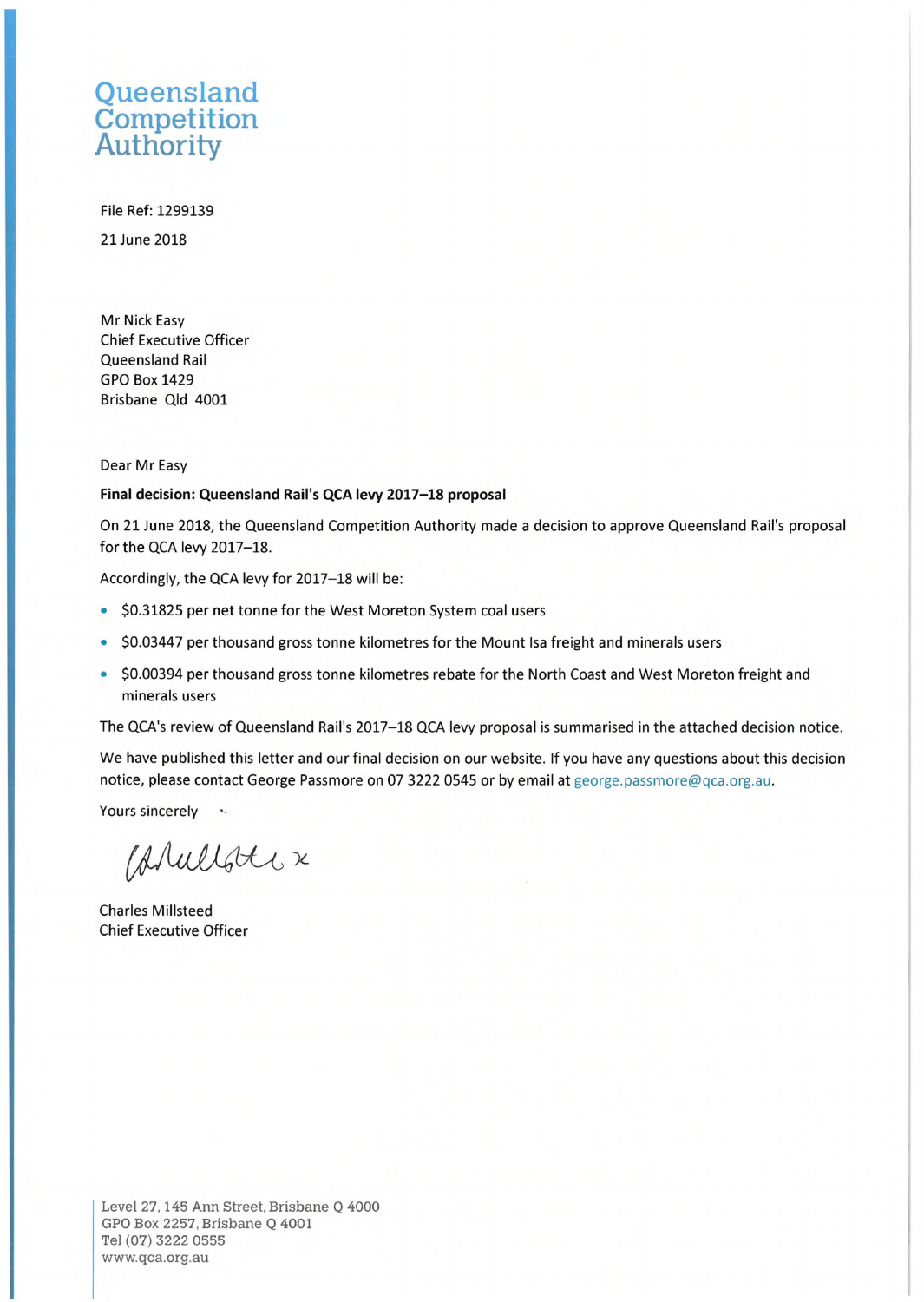## **Queensland Competition Authority**

# DECISION NOTICE

#### QUEENSLAND RAIL'S 2017-18 QCA LEVY

#### 21 June 2018

The Queensland Competition Authority has made <sup>a</sup> decision to approve Queensland Rail's proposal for the 2017- 18 QCA levy, as submitted on 5 January 2018. This constitutes <sup>a</sup> notice for the purposes of clause 3.7 of the 2016 access undertaking.

#### Background

The QCA fee is <sup>a</sup> fee charged by the QCA for providing regulatory services. The QCA levy is <sup>a</sup> tariff charged by Queensland Rail to its customers to recover the QCA fee. The 2016 undertaking outlines that the QCA levy will be 'determined from year to year, based on the QCA Levy levied by the QCA to Queensland Rail and allocated amongst Train Service types in a manner approved by the QCA' (cl. 3.7).

The QCA levy is reviewed (taking into account any over- or under-recovery in the previous year) after the QCA announces the next year's fees for providing regulatory services.

Since 2010-11, Queensland Rail's QCA levy has allocated the QCA fee roughly equally between West Moreton coal services, North Coast Line freight, and Mount Isa line freight.

#### Queensland Rail's proposal

On 5 January 2018, Queensland Rail submitted a proposal to collect QCA levies totalling \$2,213,834 in the 2017- 18 financial year. It said these levies were intended to cover

- (a) a \$2,015 million under-recovery of QCA fees accumulated between 2010-11 and 2016-17; and
- (b) the \$198,000 QCA fee for 2017-18.

#### Key issues

#### Allocation of QCA fees

In its proposal, Queensland Rail said the majority of the accumulated under-recovery was attributable to the draft access undertaking (DAU) process that led up to the approval of the 2016 access undertaking in October 2016. Queensland Rail said it allocated the fees based on <sup>a</sup> principle of 'beneficiary pays' such that:

• for the 'DAU period' costs for 2014-15 and 2015-16—roughly 65 per cent of the costs were allocated to West Moreton, 19 per cent to Mount Isa, and 15 per cent to North Coast Line

l